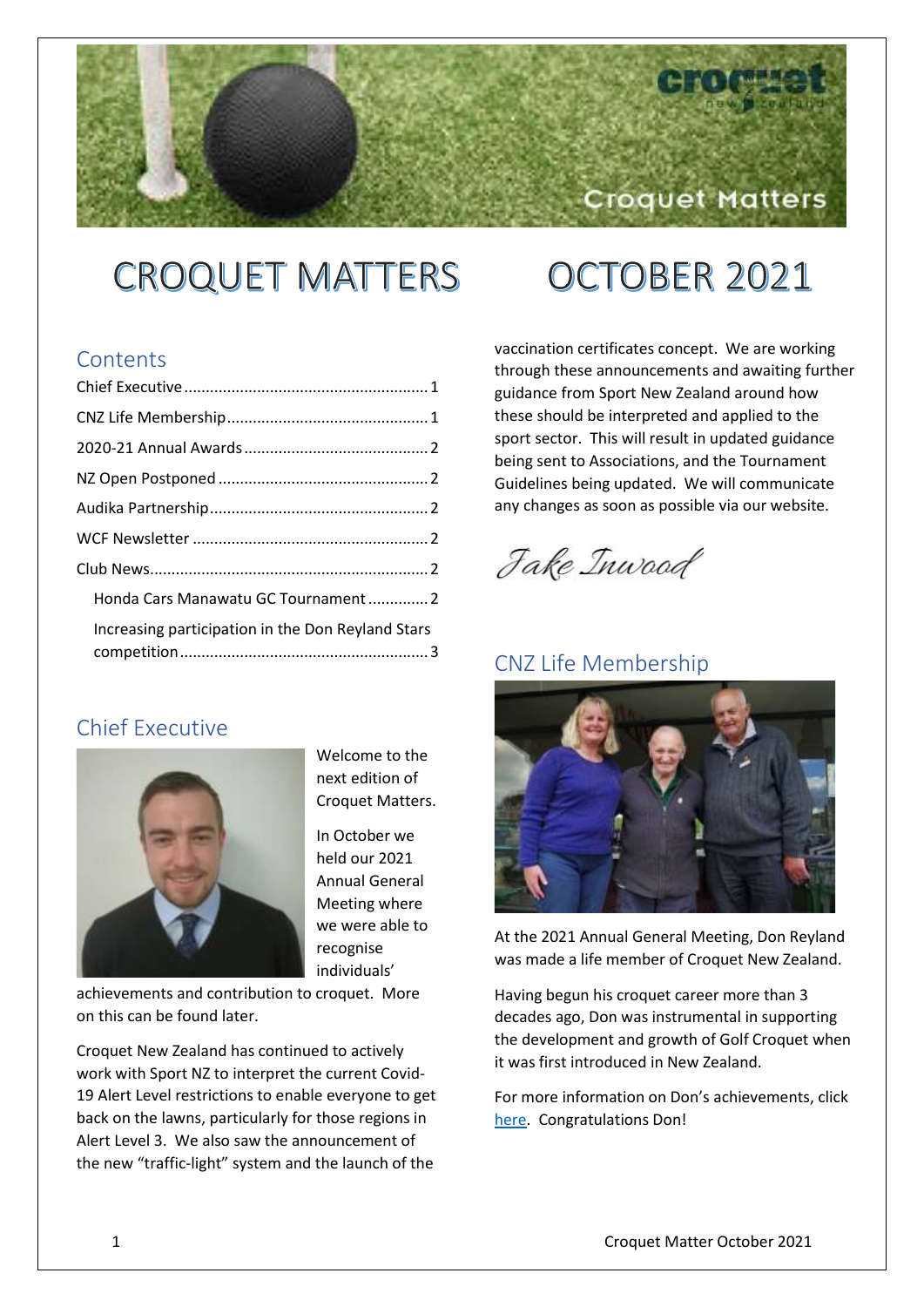#### <span id="page-1-0"></span>2020-21 Annual Awards

Unfortunately, due to the Covid-19 Alert Levels at the time, we were unable to invite the award winners to the AGM to receive their awards in person.

Nevertheless, their achievements were still celebrated and the 2020-21 winners are listed below.

**Presidents Trophy (Highest Percentage of New to Croquet members)** Leith Croquet Club (Otago)

**Huon Pine Bowl (Largest number of New to Croquet members)** Matamata Croquet Club

**Club Participation Award** Paraparaumu Croquet Club

**Volunteer of the Year** Joan Jenkin (Thames Valley)

**Contribution to Croquet** Michael Hardman (Manawatu-Wanganui)

**Most Improved AC Player** Logan McCorkindale (South Canterbury)

**Most Improved GC Player** Te Kiri King (South Taranaki)

**Player of the Year** Duncan Dixon (Canterbury) & Logan McCorkindale (South Canterbury)

To read about their achievements, clic[k here.](https://croquet.org.nz/2020-21-croquet-new-zealand-awards/)

Congratulations to all winners!

### <span id="page-1-1"></span>NZ Open Postponed

Due to the current Covid-19 Alert Levels around New Zealand, all CNZ tournaments to date have been cancelled or postponed.

With the NZ Open less than a month away, it looks extremely unlikely that New Zealand will be in the right Alert Level for it to proceed.

The NZ Open will be postponed until February 2022 and will now be held from the **12th to 18th of February 2022**. South Taranaki remains the host.

As there will be a reduction in playing days, this will result in a reduction of entry fees. These will be published on our website in the coming days.

## <span id="page-1-2"></span>Audika Partnership



In August, Croquet New Zealand announced our partnership with Audika.

You can now look after your hearing while supporting croquet!

As part of this partnership, individuals can call 0800- 632-971 to book a **free** hearing test using the code "Croquet New Zealand". For every completed test using this code, Audika will donate \$30 to Croquet New Zealand.

Full terms and conditions can be found [here.](https://www.audika.co.nz/terms-and-conditions/croquet-30-dollar-donation)

### <span id="page-1-3"></span>WCF Newsletter

The WCF November newsletter is now available on their website and can be found [here.](https://worldcroquet.org/november-2021-newsletter/)

### <span id="page-1-4"></span>Club News

#### <span id="page-1-5"></span>Honda Cars Manawatu GC Tournament



Golf Croquet players from Taranaki, South Taranaki, Hawkes Bay, Wairarapa and Wellington, together with those from local Manawatu-Wanganui clubs (Feilding, Marton, Rangatira and Rose Gardens), converged on the Rose Gardens

*Josh Smith - Rose Gardens CC*

lawns at the weekend for the Honda Cars Manawatu GC Tournament.

Covid safety outside was assisted by the Palmerston North wind, particularly on Saturday, as well as the need for players to stand at least a metre apart to avoid being whacked by their opponent's mallet. For tea and lunch breaks the club organised